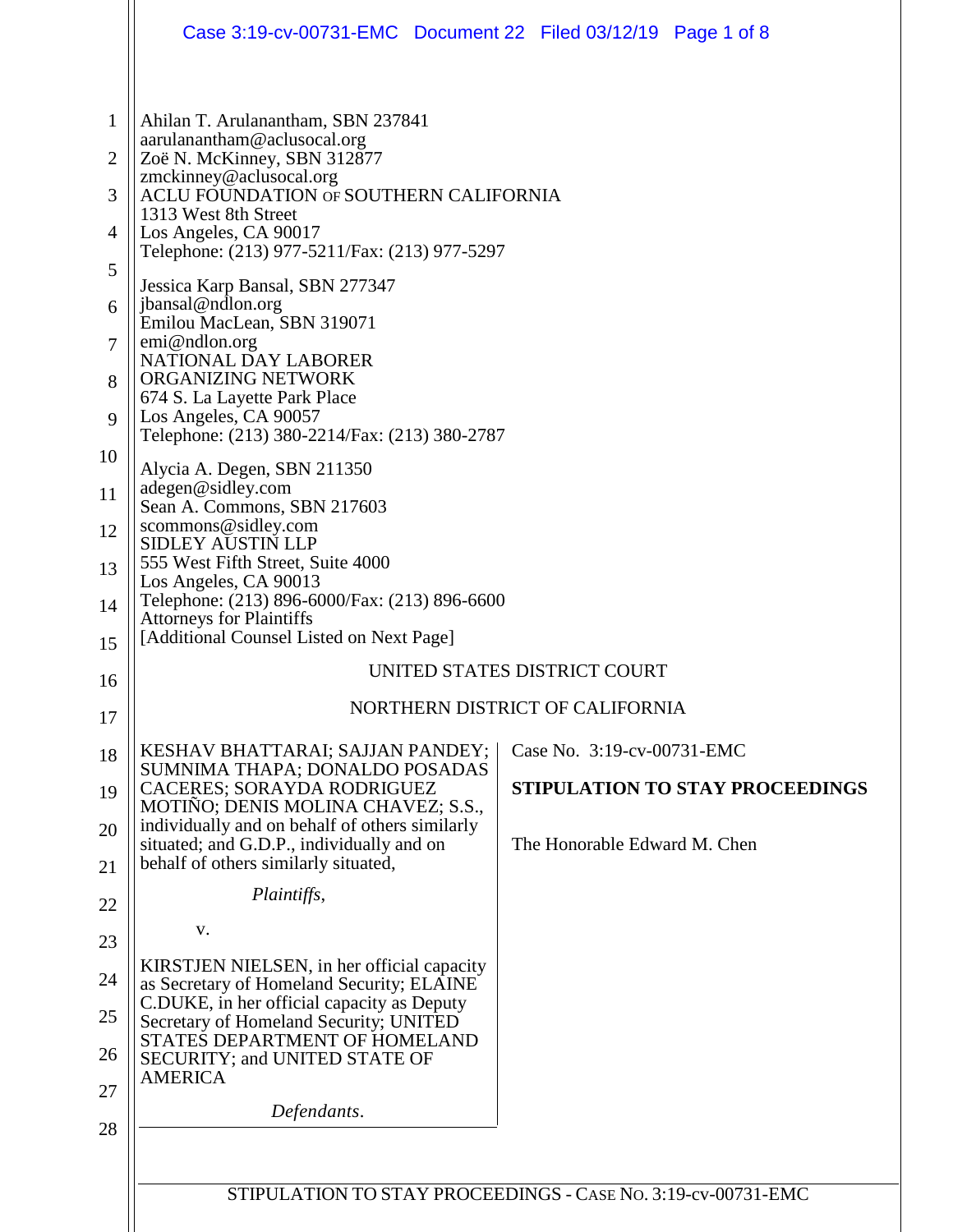|                                                                           | Case 3:19-cv-00731-EMC Document 22 Filed 03/12/19 Page 2 of 8                                                                                                                                                                                                                                                                                                                                                                                                                                                  |  |  |  |
|---------------------------------------------------------------------------|----------------------------------------------------------------------------------------------------------------------------------------------------------------------------------------------------------------------------------------------------------------------------------------------------------------------------------------------------------------------------------------------------------------------------------------------------------------------------------------------------------------|--|--|--|
| $\mathbf{1}$<br>$\overline{2}$<br>3<br>$\overline{4}$<br>5<br>6<br>7<br>8 | <b>Additional Counsel for Plaintiffs</b><br>Laboni Hoq, SBN 224140<br>lhoq@advancingjustice-la.org<br>Christopher Lapinig, SBN 322141<br>clapinig@advancingjustice-la.org<br>Michelle (Minju) Cho, SBN 321939<br>mcho@advancingjustice-la.org<br>ASIAN AMERICANS ADVANCING JUSTICE - LOS ANGELES<br>1145 Wilshire Blvd., 2nd Floor<br>Los Angeles, CA 90017<br>Telephone: (213) 977-7500/Fax: (213) 977-7500<br>Jingni (Jenny) Zhao, SBN 284684<br>jennyz@advancingjustice-alc.org<br>Winifred Kao, SBN 241473 |  |  |  |
| 9<br>10<br>11                                                             | winifredk@advancingjustice-alc.org<br>ASIAN AMERICANS ADVANCING JUSTICE - ASIAN LAW CAUCUS<br>55 Columbus Avenue<br>San Francisco, California 94111<br>Telephone: (415) 896-1701/Fax: (415) 896-1702                                                                                                                                                                                                                                                                                                           |  |  |  |
| 12<br>13<br>14<br>15<br>16<br>17                                          | Tami Weerasingha-Cote, SBN 995355 (Washington, D.C.)<br>tweerasi@sidley.com<br>Ava X. Guo, SBN 1027694 (Washington, D.C.)<br>aguo@sidley.com<br>Kimberly Leaman, SBN 85925 (Virginia)<br>kimberly.leaman@sidley.com<br>Tyler Domino, SRN 5614631 (New York)<br>tdomino@sidley.com<br>Jon Dugan, SBN 93480 (Virginia)<br>jdugan@sidley.com<br><b>SIDLEY AUSTIN LLP</b><br>1501 K Street, NW                                                                                                                     |  |  |  |
| 18<br>19                                                                  | Washington D.C., 20005<br>Telephone: (202) 736-8000/Fax: (202) 736-8711                                                                                                                                                                                                                                                                                                                                                                                                                                        |  |  |  |
| 20<br>21                                                                  |                                                                                                                                                                                                                                                                                                                                                                                                                                                                                                                |  |  |  |
| 22                                                                        |                                                                                                                                                                                                                                                                                                                                                                                                                                                                                                                |  |  |  |
| 23                                                                        |                                                                                                                                                                                                                                                                                                                                                                                                                                                                                                                |  |  |  |
| 24<br>25                                                                  |                                                                                                                                                                                                                                                                                                                                                                                                                                                                                                                |  |  |  |
| 26                                                                        |                                                                                                                                                                                                                                                                                                                                                                                                                                                                                                                |  |  |  |
| 27<br>28                                                                  |                                                                                                                                                                                                                                                                                                                                                                                                                                                                                                                |  |  |  |
|                                                                           | STIPULATION TO STAY PROCEEDINGS - CASE No. 3:19-cv-00731-EMC                                                                                                                                                                                                                                                                                                                                                                                                                                                   |  |  |  |
|                                                                           |                                                                                                                                                                                                                                                                                                                                                                                                                                                                                                                |  |  |  |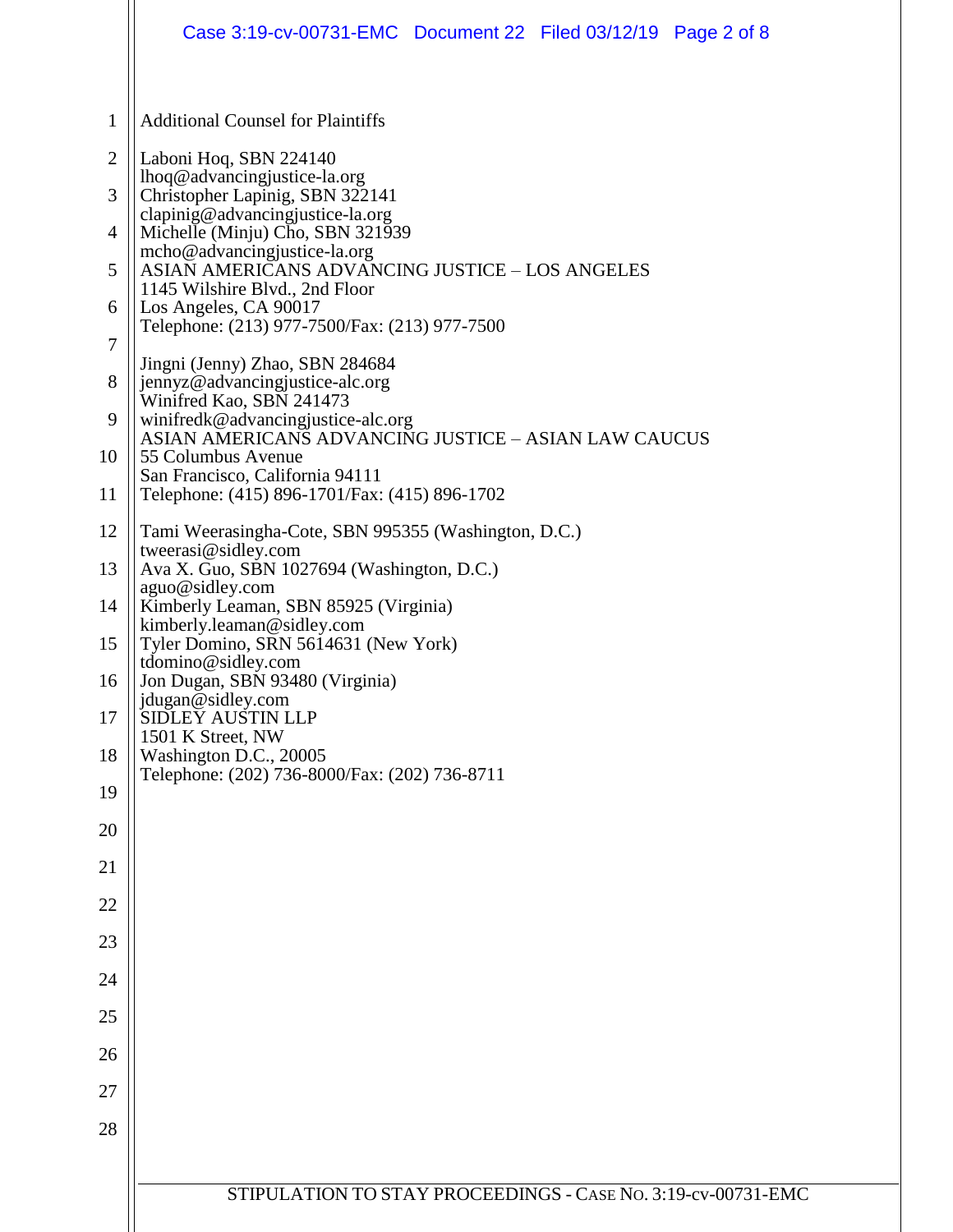#### Case 3:19-cv-00731-EMC Document 22 Filed 03/12/19 Page 3 of 8

Pursuant to Local Rule 7-12, the parties hereby stipulate to, and respectfully request, on the terms set forth in this stipulation, a stay of proceedings on the merits of Plaintiffs' claims pending either (a) final disposition of Defendants' appeal of the preliminary injunction in *Ramos v. Nielsen*, No. 18-01554, including through any additional appellate channels in which relief may be sought, or (b) other order of this Court.

1

2

3

4

5

6

7

8

9

10

11

12

13

14

15

16

17

18

19

20

21

22

23

24

The basis for this stipulation is as follows:

1. On April 26, 2018, the Secretary of Homeland Security announced the termination of Temporary Protected Status ("TPS") for Nepal effective June 24, 2019. *See* 83 FR 23705 (May 22, 2018). On May 4, 2018, the Secretary of Homeland Security also announced the termination of TPS for Honduras effective January 5, 2020. *See* 83 FR 26074 (June 5, 2018). Plaintiffs have brought claims under the Administrative Procedure Act and the Fifth Amendment relating to those terminations. Defendants believe the Court lacks jurisdiction over this matter and, otherwise, believe the terminations were conducted in accordance with all applicable laws.

2. Plaintiffs' claims are very similar to the claims raised by the plaintiffs in *Ramos*, relating to termination of TPS for El Salvador, Haiti, Nicaragua, and Sudan. Defendants believe the Court in *Ramos* lacks subject matter jurisdiction and that the terminations at issue in that case were conducted in accordance with all applicable laws.

3. On October 3, 2018, in *Ramos*, this Court issued an order preliminarily enjoining and restraining Defendants "from engaging in, committing, or performing, directly or indirectly, by any means whatsoever, implementation and/or enforcement of the decisions to terminate [Temporary Protected Status ("TPS")] for Sudan, Haiti, El Salvador, and Nicaragua pending resolution of this case on the merits." *See Ramos* Order [ECF No. 128] at 42. Further, this Court ordered Defendants to report within 15 days on the "administrative steps" Defendants would take or have taken to comply with the preliminary injunction. *See id*. at 43.

25 26 4. On October 11, 2018, Defendants appealed the preliminary injunction in *Ramos* to the U.S. Court of Appeals for the Ninth Circuit. *Ramos* [ECF No. 129]. Briefing is now complete, and the parties expect the case to be scheduled for argument in the coming months.

27 28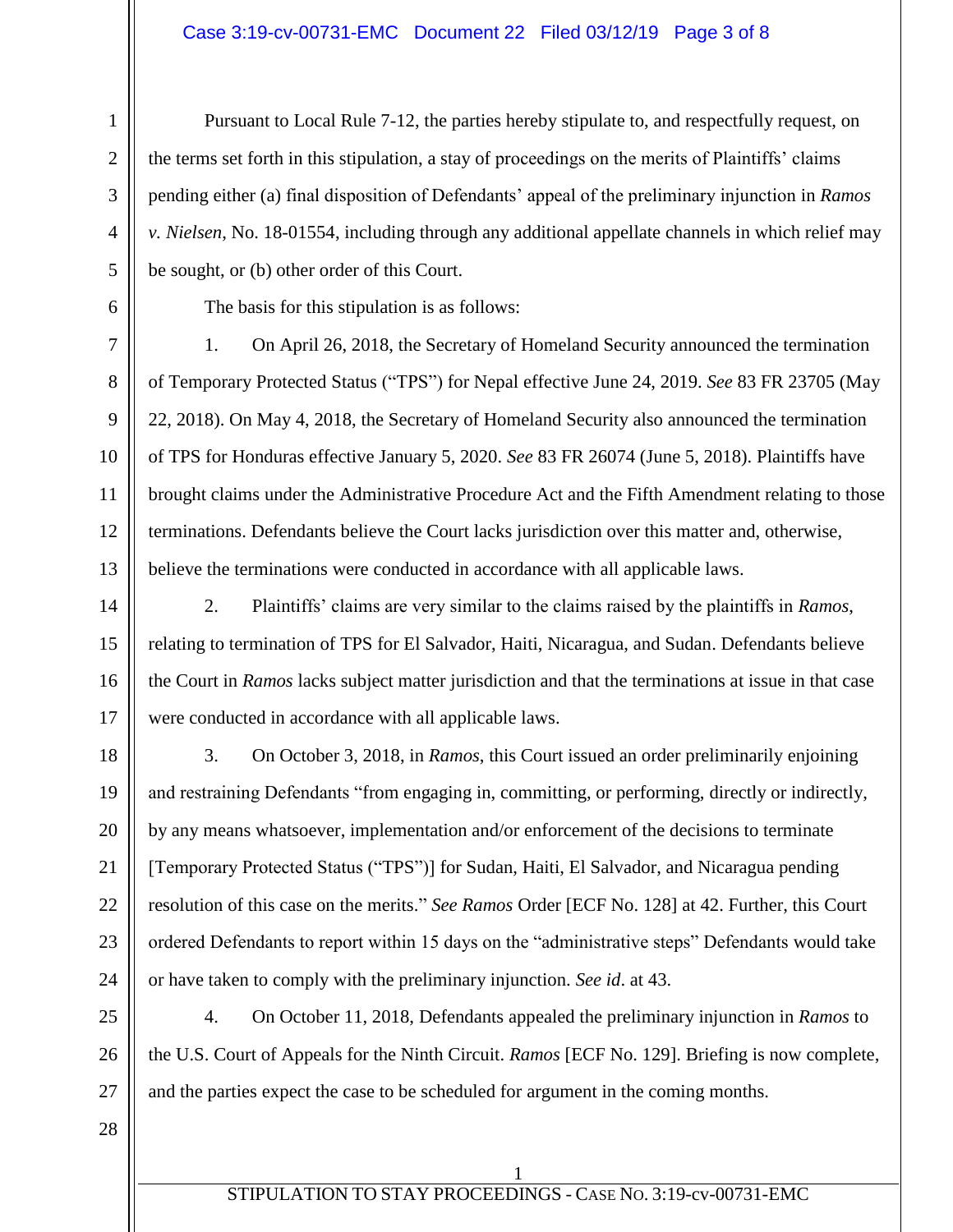### Case 3:19-cv-00731-EMC Document 22 Filed 03/12/19 Page 4 of 8

5. Further, on October 23, 2018, pursuant to this Court's Order, Defendants reported on the administrative steps they had undertaken and planned to undertake in response to the *Ramos* preliminary injunction. *See, e.g., Ramos*, Declaration of Donald Neufeld [ECF No. 135-1]. In addition, Defendants stipulated that TPS for the four countries would remain in effect during the pendency of the appeal. *See Ramos*, Stipulation to Stay Proceedings [ECF No. 138] ¶ 6(c). Defendants also stated that, in the event the preliminary injunction were reversed on appeal, any termination of TPS for Sudan, Haiti, El Salvador, and Nicaragua would go into effect no sooner than 120 days from the issuance of any appellate mandate to this Court. *See Ramos*, Declaration of Donald Neufeld [ECF No. 135-1] ¶ 10; *Ramos*, Stipulation to Stay Proceedings [ECF No. 138] ¶ 6.

6. The parties' disputes in this case are similar to, and will be informed by, the disputes being litigated in *Ramos*. The interests of justice and judicial economy would be served by treating the decisions terminating TPS for Honduras and Nepal similarly to the decisions at issue in *Ramos* during the pendency of the *Ramos* appeal. Specifically, Defendants hereby stipulate that they will not "engag[e] in, commit[], or perform[], directly or indirectly, by any means whatsoever, implementation and/or enforcement of the decisions to terminate [Temporary Protected Status ("TPS")] for" Honduras and Nepal, pending resolution of the appeal in *Ramos*, *see Ramos,* Order [ECF No. 128] at 42, or by other order of the Court. Defendants reserve the right to move the Court to lift this stay if the appellate decision in *Ramos* suggests a basis on which to distinguish the Honduras and Nepal TPS terminations from the TPS terminations at issue in *Ramos*.

7. Defendants further stipulate that they will take steps with respect to TPS holders from Honduras and Nepal equivalent to those that they agreed to take with respect to the TPS holders at issue in *Ramos*. These include that TPS for Honduras and Nepal will remain in effect during the pendency of this stay, that DHS will periodically issue Federal Register Notices automatically extending by nine-months the appropriate TPS-related documentation for TPS beneficiaries from Honduras and Nepal, with the first such notice to issue for TPS beneficiaries from Nepal approximately forty five (45) days prior to June 24, 2019, and for TPS beneficiaries from Honduras approximately forty five (45) days prior to January 5, 2020. These steps also

2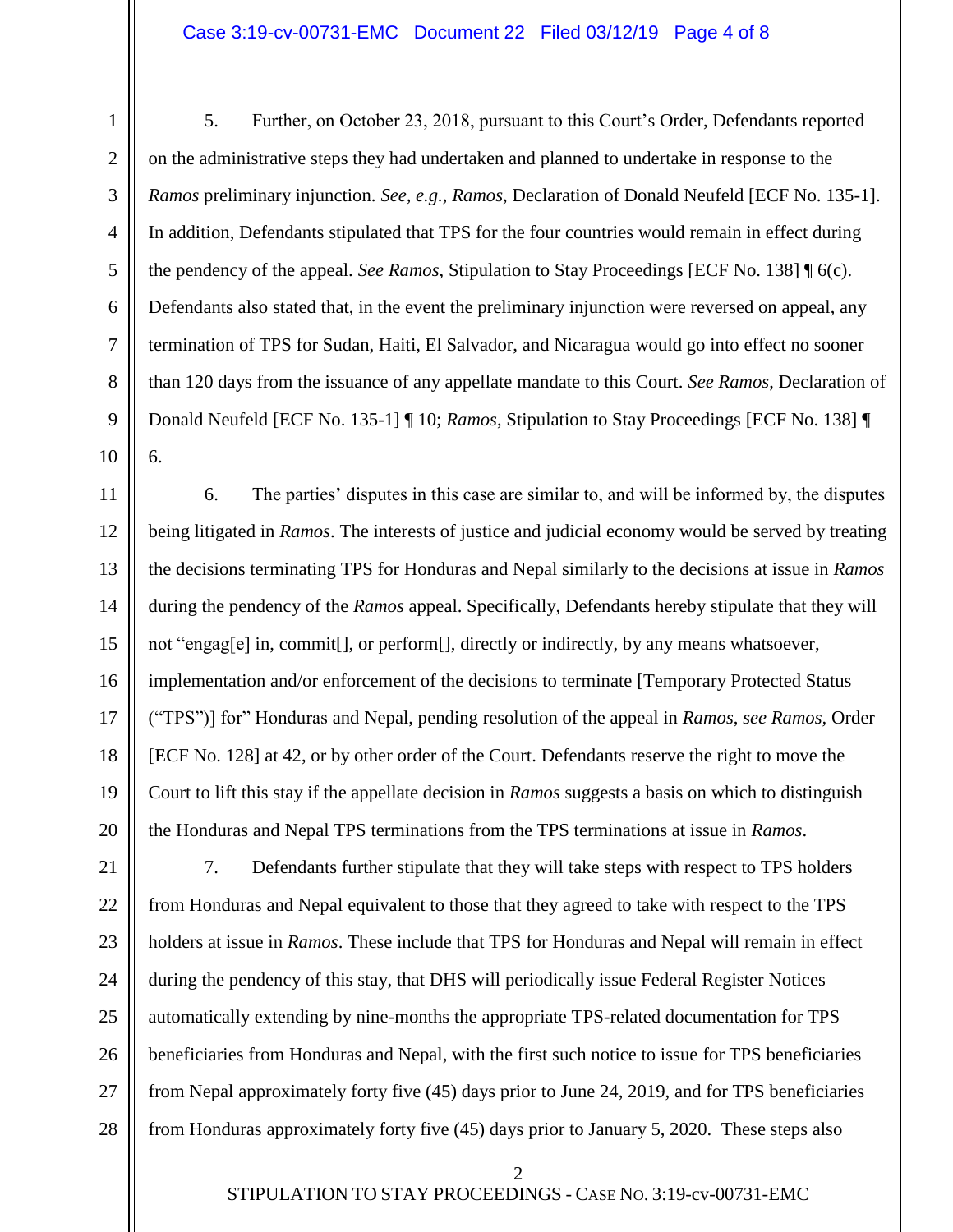### Case 3:19-cv-00731-EMC Document 22 Filed 03/12/19 Page 5 of 8

include in adjudicating late re-registration notices for TPS holders from Honduras and Nepal, USCIS adjudicators will give presumptive weight to whether the delay in filing for re-registration was due in whole or part to the termination notices. *See Ramos*, Stipulation to Stay Proceedings [ECF No. 138] ¶ 6; Declaration of Donald W. Neufeld ¶¶ 9, 16. Further, the parties agree that, in the event the *Ramos* preliminary injunction is reversed on appeal, any termination of TPS for Honduras or Nepal will go into effect no sooner than 120 days from the issuance of any appellate mandate to this Court or, to the extent Defendants move this Court to vacate the stay, 180 days from *vacatur* of the stay by this Court. In addition, for TPS beneficiaries subject to this stipulation, Defendants will take measures consistent with 8 U.S.C. § 1254a(c) and the *Ramos* agreement to ensure the beneficiaries' continued TPS eligibility and the continued validity of TPS-related documentation. *See Ramos*, Declaration of Donald Neufeld [ECF No. 135-1]; *Ramos*, Stipulation to Stay Proceedings [ECF No. 138].

8. The parties also stipulate to a stay of the proceedings in this case. Therefore, in addition to staying production of the administrative records in this case, neither side will seek discovery during the pendency of that stay. During the stay, Plaintiffs will seek no relief from this Court beyond any relief needed to enforce the terms of this agreement, and Defendants will not move to dismiss this case.

9. Both sides reserve the right to pursue any arguments in support of their positions upon expiration of this agreement, including but not limited to Defendants' arguments that this Court lacks subject matter jurisdiction, that, if there is jurisdiction, then review should be limited to the administrative record, and any other argument that either side could have made at this stage of the litigation had they not agreed to this stipulation and stay.

10. This Court has the authority to issue a stay of proceedings pending the appeal in the related *Ramos* case: "[T]he power to stay proceedings is incidental to the power inherent in every court to control the disposition of the causes of its docket with economy of time and effort for itself, for counsel, and for litigants." *Landis v. N. Am. Co.*, 299 U.S. 248, 254-55 (1936).

28 11. Accordingly, Plaintiffs and Defendants, through counsel, stipulate and request the Court to order as follows:

1

2

3

## STIPULATION TO STAY PROCEEDINGS - CASE NO. 3:19-cv-00731-EMC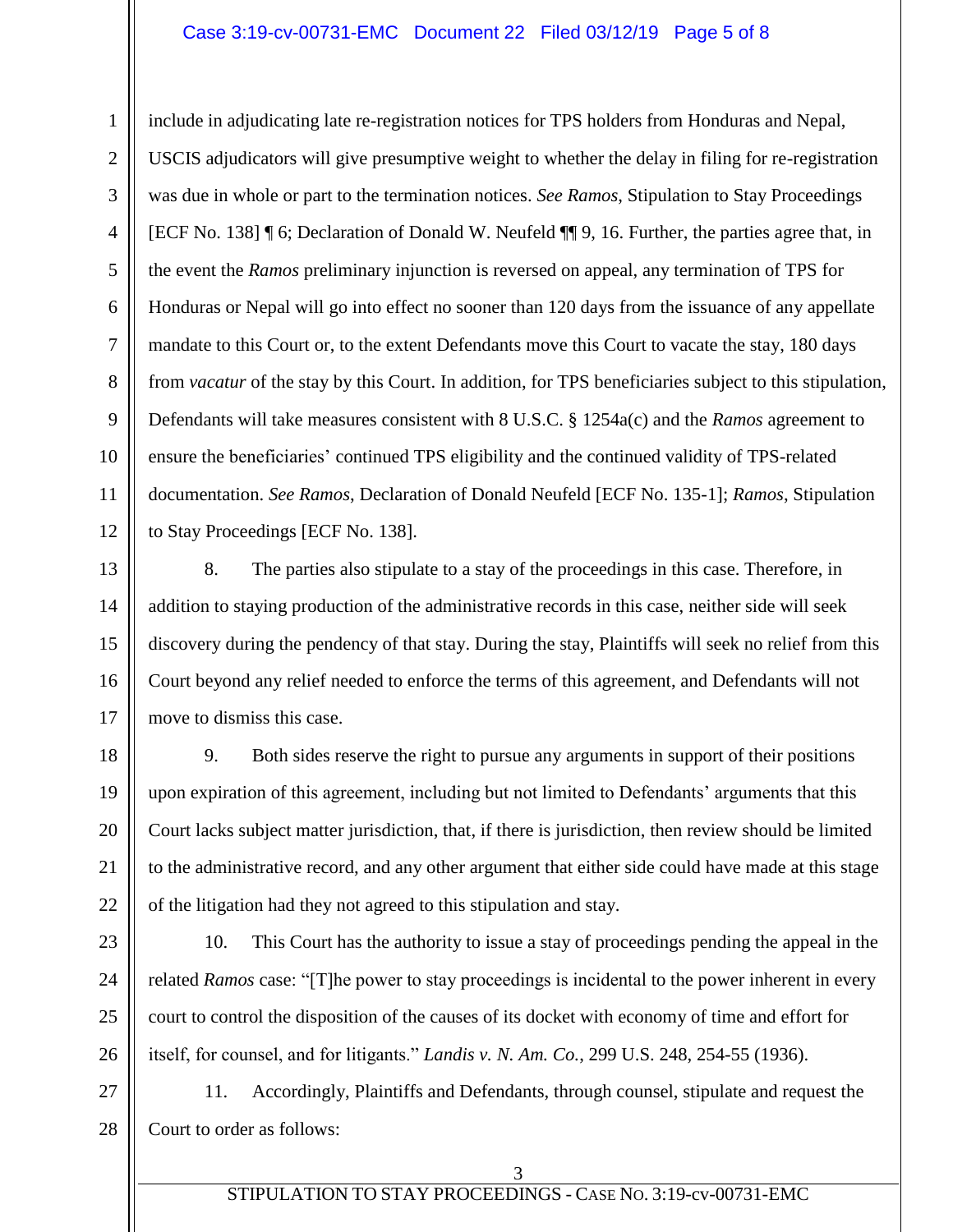(a) Further proceedings on the merits of this case, including discussions about, and entry of, a schedule for resolving Defendants' motion to dismiss and Plaintiffs' motion for preliminary injunction, shall be stayed pending final resolution of Defendants' appeal of the preliminary injunction in *Ramos*, including through any additional appellate channels in which relief may be sought, or by other order of this Court.

(b) In the event that the *Ramos* preliminary injunction is affirmed in whole or part after all appellate channels have been exhausted, the parties anticipate resuming litigation in this Court. In the event that the preliminary injunction is reversed on a ground that does not foreclose further discovery, nothing in this agreement forecloses Plaintiffs from initiating discovery forthwith, nor does anything in this agreement foreclose Defendants from opposing such discovery. Plaintiffs need not wait until the mandate issues before initiating discovery in such a situation.

(c) Following the conclusion of the appeal of the preliminary injunction, TPS will remain in effect for Honduras and Nepal for a minimum of the latter of a) 120 days following the issuance of any mandate to the district court, or b) the Secretary's previouslyannounced effective date for the termination of TPS designations for each individual country (Nepal – June 24, 2019; Honduras – January 5, 2020). To the extent that Defendants move to vacate the stay in light of an appellate decision affirming the preliminary injunction in *Ramos* that suggests a basis on which to distinguish the Honduras and Nepal TPS terminations from the TPS terminations at issue in *Ramos*, TPS will remain in effect for Honduras and Nepal for at least 180 days following an order of this Court vacating the stay.

(d) As in *Ramos*, nothing in this stipulation prevents Plaintiffs from presenting to the Court for resolution any issues concerning Defendants' compliance with Defendants' plan to implement the *Ramos* preliminary injunction, *Ramos*, [ECF No. 135-1], or with the terms of this stipulation. Should either side for any reason fail to comply with the terms of this stipulation, each side reserves the right to request that the Court lift this stay. The

1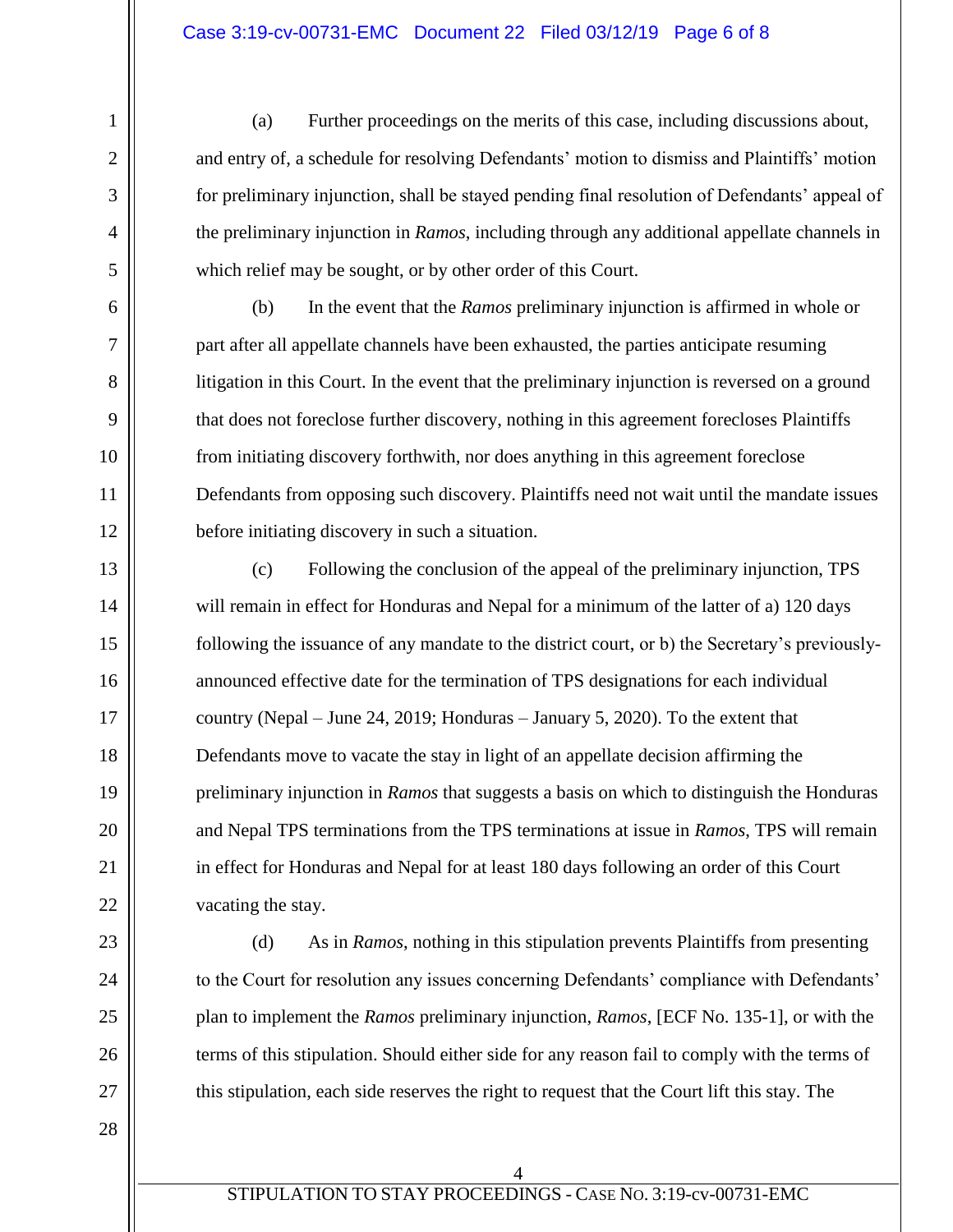# Case 3:19-cv-00731-EMC Document 22 Filed 03/12/19 Page 7 of 8

| $\mathbf{1}$   | parties, however, shall work in good faith to resolve the matter before they may petition the        |  |  |
|----------------|------------------------------------------------------------------------------------------------------|--|--|
| $\overline{c}$ | Court for further guidance.                                                                          |  |  |
| 3              | 12.<br>Following the exhaustion of all appeals in <i>Ramos</i> or order of this Court vacating the   |  |  |
| 4              | stay, the parties plan to file a status report with this Court within 14 days of the issuance of the |  |  |
| 5              | mandate to this Court.                                                                               |  |  |
| 6              |                                                                                                      |  |  |
| 7              | SO STIPULATED this 12 <sup>th</sup> day of March, 2019.                                              |  |  |
| 8              | Respectfully submitted,                                                                              |  |  |
| 9              | <b>SIDLEY AUSTIN LLP</b>                                                                             |  |  |
| 10             | /s/ Alycia A. Degen                                                                                  |  |  |
| 11             | Alycia A. Degen<br>Sean A. Commons                                                                   |  |  |
| 12             | Tami Weerasingha-Cote                                                                                |  |  |
|                | Ava Guo<br>Kimberly Leaman                                                                           |  |  |
| 13             | <b>Tyler Domino</b>                                                                                  |  |  |
| 14             | Jon Dugan                                                                                            |  |  |
| 15             | <b>ACLU OF SOUTHERN CALIFORNIA</b>                                                                   |  |  |
|                | Ahilan T. Arulanantham                                                                               |  |  |
| 16             | Zoë N. McKinney                                                                                      |  |  |
| 17             | <b>NATIONAL DAY LABORER</b>                                                                          |  |  |
| 18             | <b>ORGANIZING NETWORK</b><br>Jessica Karp Bansal                                                     |  |  |
|                | Emilou MacLean                                                                                       |  |  |
| 19             |                                                                                                      |  |  |
| 20             | <b>ASIAN AMERICANS ADVANCING</b>                                                                     |  |  |
| 21             | <b>JUSTICE - LOS ANGELES</b><br>Laboni Hoq                                                           |  |  |
|                | Christopher Lapinig                                                                                  |  |  |
| 22             | Michelle (Minju) Cho                                                                                 |  |  |
| 23             | <b>ASIAN AMERICANS ADVANCING</b>                                                                     |  |  |
| 24             | <b>JUSTICE - ASIAN LAW CAUCUS</b>                                                                    |  |  |
|                | Jingni (Jenny) Zhao                                                                                  |  |  |
| 25             | Winifred Kao                                                                                         |  |  |
| 26             | Attorneys for Bhattarai Plaintiffs                                                                   |  |  |
| 27             |                                                                                                      |  |  |
|                |                                                                                                      |  |  |
| 28             |                                                                                                      |  |  |
|                | 5                                                                                                    |  |  |
|                | STIPULATION TO STAY PROCEEDINGS - CASE No. 3:19-cv-00731-EMC                                         |  |  |
|                |                                                                                                      |  |  |